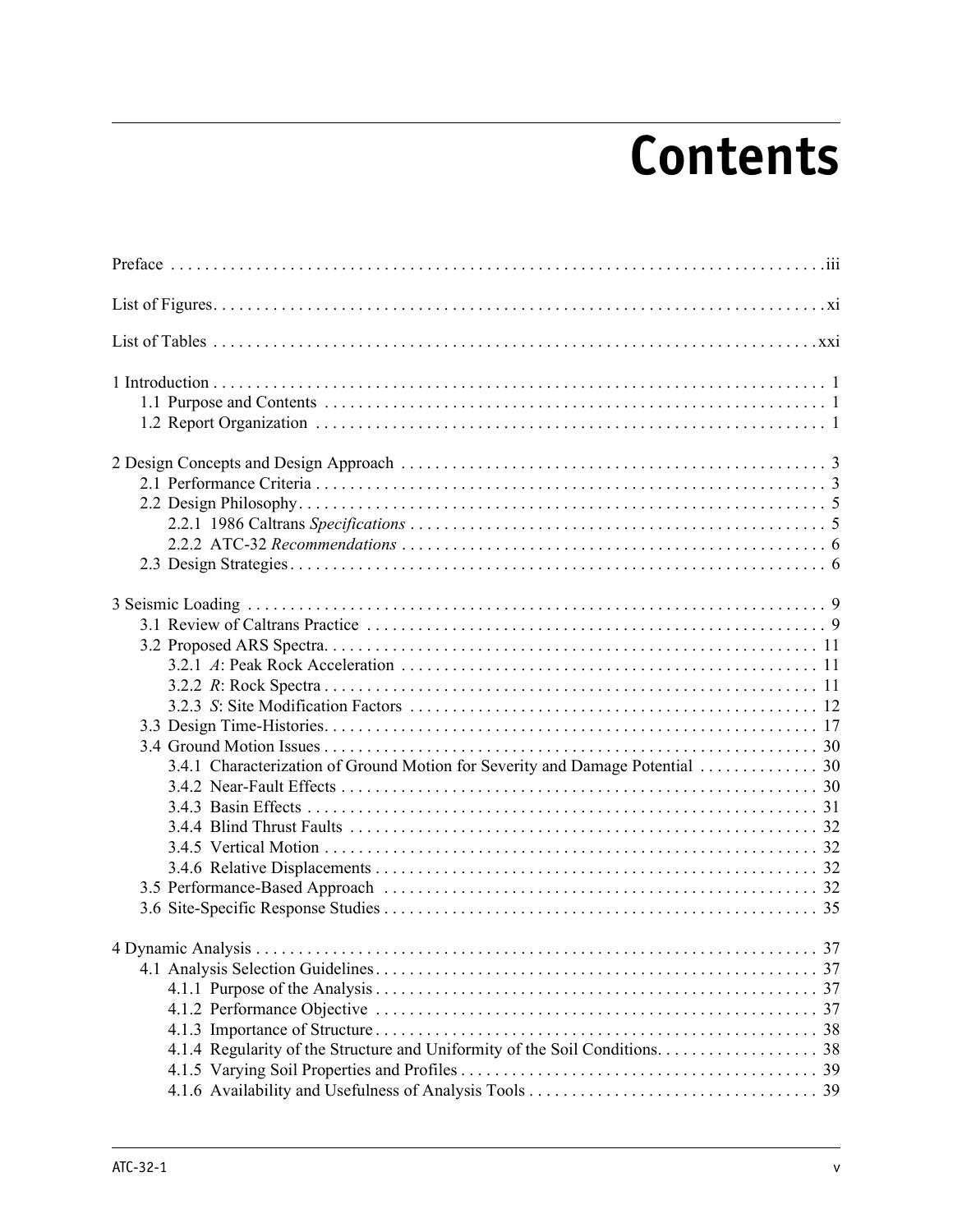| 5.7 Force-Based Versus Displacement-Based Foundation Design Criteria 131 |  |
|--------------------------------------------------------------------------|--|
|                                                                          |  |
|                                                                          |  |
|                                                                          |  |
|                                                                          |  |
|                                                                          |  |
|                                                                          |  |
|                                                                          |  |
|                                                                          |  |
|                                                                          |  |
| 6.2.4 Recommendations for the Functional Evaluation Earthquake  141      |  |
|                                                                          |  |
|                                                                          |  |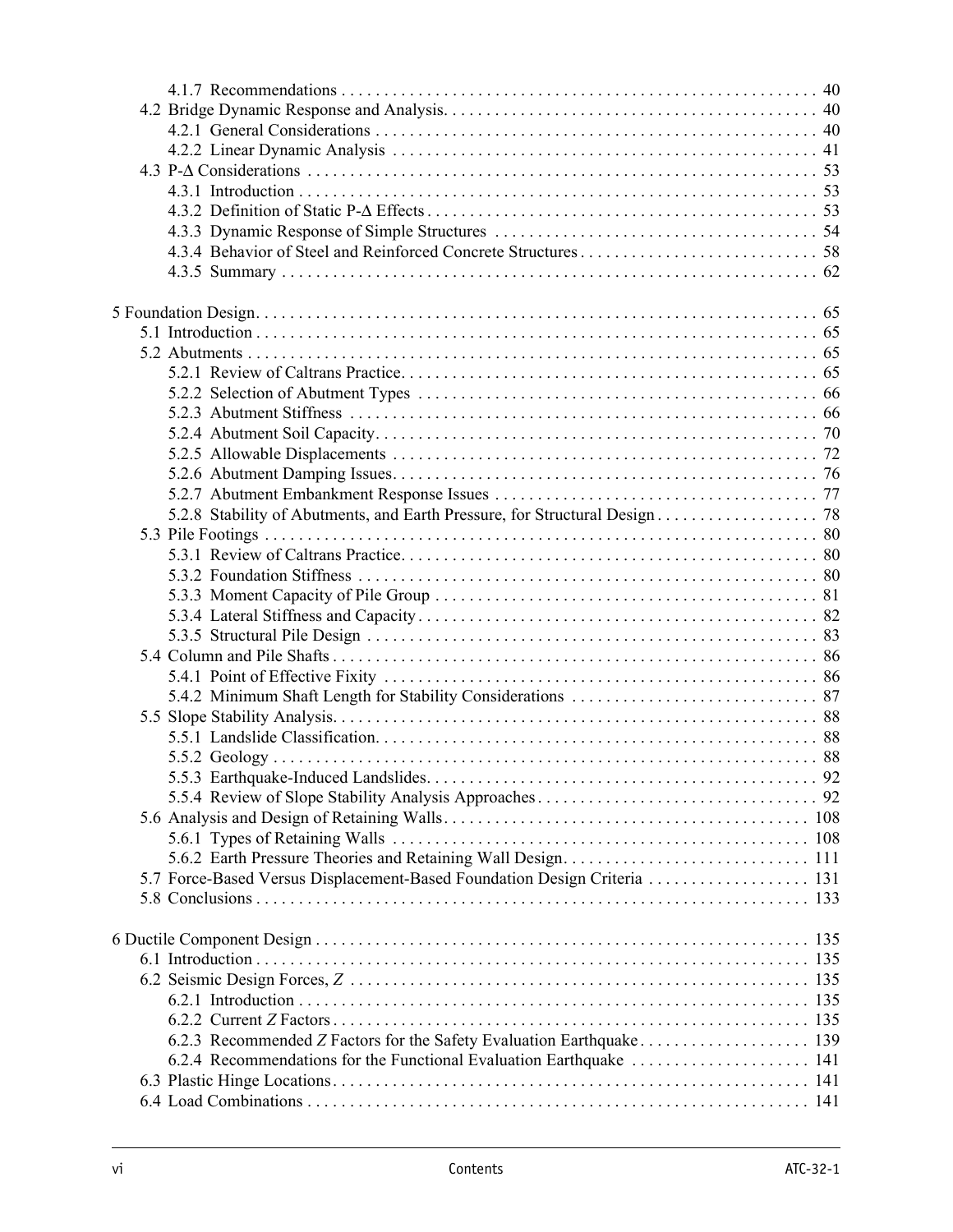| 6.5.4 Recommended Design Approach for Flexural Strength Computation for Plastic Hinges 146 |  |
|--------------------------------------------------------------------------------------------|--|
|                                                                                            |  |
|                                                                                            |  |
|                                                                                            |  |
|                                                                                            |  |
|                                                                                            |  |
|                                                                                            |  |
|                                                                                            |  |
|                                                                                            |  |
|                                                                                            |  |
|                                                                                            |  |
|                                                                                            |  |
|                                                                                            |  |
|                                                                                            |  |
|                                                                                            |  |
|                                                                                            |  |
|                                                                                            |  |
|                                                                                            |  |
|                                                                                            |  |
|                                                                                            |  |
|                                                                                            |  |
|                                                                                            |  |
|                                                                                            |  |
|                                                                                            |  |
|                                                                                            |  |
|                                                                                            |  |
|                                                                                            |  |
|                                                                                            |  |
|                                                                                            |  |
|                                                                                            |  |
|                                                                                            |  |
|                                                                                            |  |
|                                                                                            |  |
| 8.2.1 Development of Bars in Tension (1986 Caltrans Specifications, Section 8.25) 175      |  |
|                                                                                            |  |
|                                                                                            |  |
|                                                                                            |  |
|                                                                                            |  |
|                                                                                            |  |
|                                                                                            |  |
|                                                                                            |  |
|                                                                                            |  |
|                                                                                            |  |
|                                                                                            |  |
|                                                                                            |  |
|                                                                                            |  |
|                                                                                            |  |
|                                                                                            |  |
|                                                                                            |  |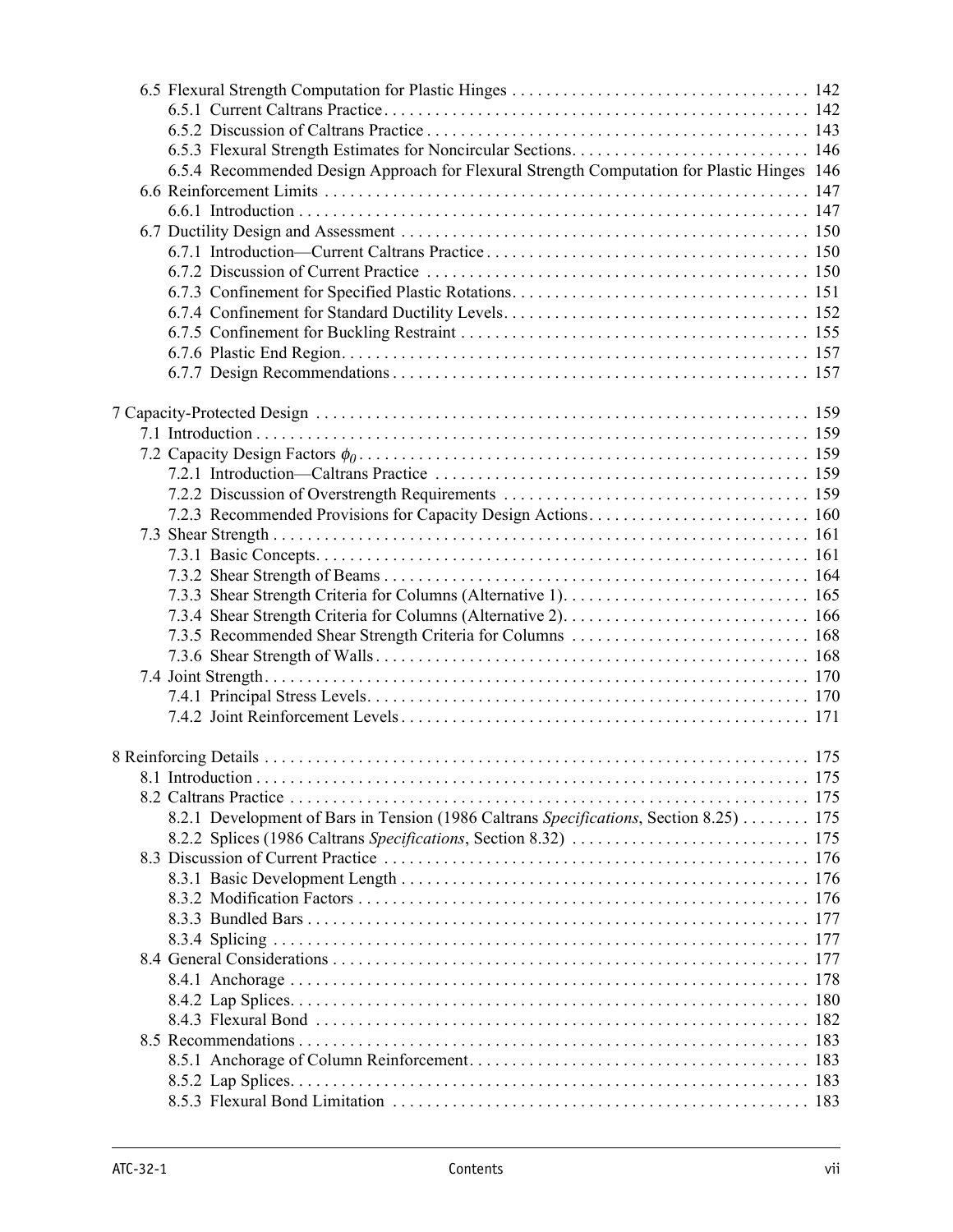|             |     | 9.2 Reexamination of the Basic Philosophy of Permitting Inelastic Response 185    |     |  |  |  |  |  |
|-------------|-----|-----------------------------------------------------------------------------------|-----|--|--|--|--|--|
|             |     |                                                                                   |     |  |  |  |  |  |
|             |     |                                                                                   |     |  |  |  |  |  |
|             |     |                                                                                   |     |  |  |  |  |  |
|             |     |                                                                                   |     |  |  |  |  |  |
|             |     |                                                                                   |     |  |  |  |  |  |
|             |     |                                                                                   |     |  |  |  |  |  |
|             |     |                                                                                   |     |  |  |  |  |  |
|             |     |                                                                                   |     |  |  |  |  |  |
|             |     |                                                                                   |     |  |  |  |  |  |
|             |     |                                                                                   |     |  |  |  |  |  |
|             |     |                                                                                   |     |  |  |  |  |  |
|             | A.1 |                                                                                   |     |  |  |  |  |  |
|             | A.2 |                                                                                   |     |  |  |  |  |  |
|             |     |                                                                                   |     |  |  |  |  |  |
|             | A.3 |                                                                                   |     |  |  |  |  |  |
|             |     |                                                                                   |     |  |  |  |  |  |
|             |     |                                                                                   | 265 |  |  |  |  |  |
|             |     |                                                                                   |     |  |  |  |  |  |
|             |     | Appendix D. Seismic Response of Simple Reinforced Concrete Bridges Designed Using |     |  |  |  |  |  |
|             |     |                                                                                   |     |  |  |  |  |  |
|             | D.1 |                                                                                   |     |  |  |  |  |  |
|             | D.2 |                                                                                   |     |  |  |  |  |  |
|             | D.3 | Recent Design Criteria Developed by the ATC-32 Recommendations 281                |     |  |  |  |  |  |
|             | D.4 |                                                                                   |     |  |  |  |  |  |
|             | D.5 |                                                                                   |     |  |  |  |  |  |
|             | D.6 |                                                                                   |     |  |  |  |  |  |
|             | D.7 |                                                                                   |     |  |  |  |  |  |
|             | D.8 |                                                                                   |     |  |  |  |  |  |
|             | D.9 |                                                                                   |     |  |  |  |  |  |
|             |     | D.10 Inelastic Response of Bents Designed Using Conventional Criteria 289         |     |  |  |  |  |  |
|             |     |                                                                                   |     |  |  |  |  |  |
|             |     |                                                                                   |     |  |  |  |  |  |
|             |     |                                                                                   | 293 |  |  |  |  |  |
|             |     |                                                                                   |     |  |  |  |  |  |
|             |     |                                                                                   |     |  |  |  |  |  |
|             | E.1 |                                                                                   |     |  |  |  |  |  |
|             | E.2 |                                                                                   |     |  |  |  |  |  |
|             | E.3 |                                                                                   |     |  |  |  |  |  |
|             | E.4 |                                                                                   |     |  |  |  |  |  |
|             | E.5 |                                                                                   |     |  |  |  |  |  |
|             | E.6 |                                                                                   |     |  |  |  |  |  |
|             | E.7 |                                                                                   |     |  |  |  |  |  |
|             |     |                                                                                   |     |  |  |  |  |  |
| Appendix F. |     | Trial Designs Using ATC-32 Recommendations — Kercheval Engineers 313              |     |  |  |  |  |  |
|             | F.1 |                                                                                   |     |  |  |  |  |  |
|             | F.2 |                                                                                   |     |  |  |  |  |  |